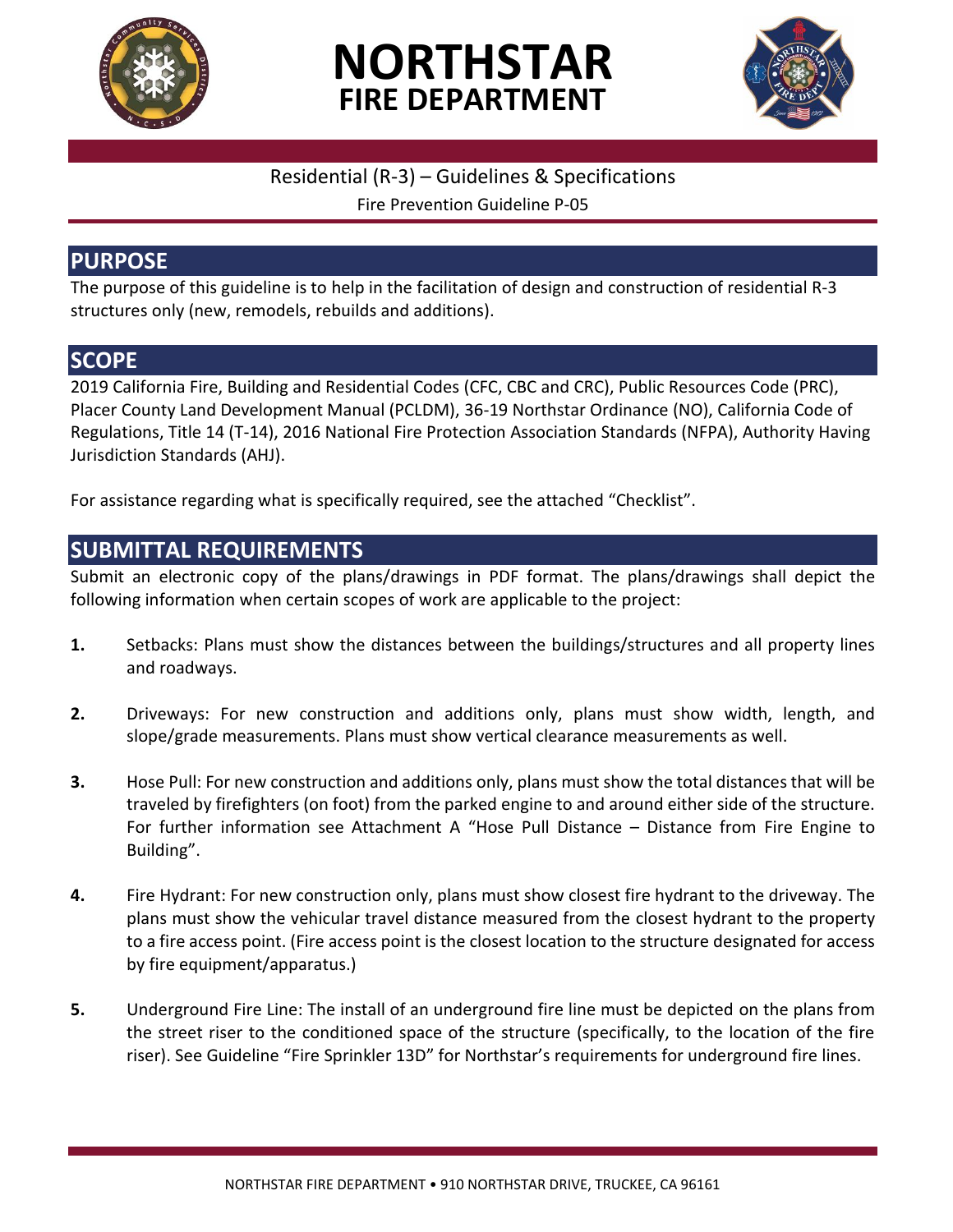- **6.** Gates: The plans must show the "details" of the gate. Details must show the measurements of the gate in relation to the driveway and roadways. Additionally, all horizontal and vertical clearances depicted. Location of the knox box must be captured. Details must illustrate that the arms open vertically. Refer to Northstar's fire code for local requirements.
- **7.** Roofing: Plans must note that the roofing is CBC 7A compliant and the percentage (%) of the structure having roofing done. Must meet the requirements of the Northstar 's local ordinance.
- **8.** Gas Meter: For new construction or due to a remodel of the exterior, the location of the gas meter must be shown. Refer to Northstar's fire code for local requirements.
- **9.** Electric Meter: For new construction or due to a remodel of the exterior, the location of the electrical meter must be shown.
- **10.** Generator: Requires a deferred submittal. See guideline "Generator". Refer to Northstar's fire code for local requirements.
- **11.** Solar Panels: Requires a deferred submittal. See guideline "Solar Photovoltaic Panels". Refer to Northstar's fire code for local requirements.
- **12.** Shunt Trip Devices: The location of shunt devices (solar panels, generator, etc…) must be shown. See guidelines "Solar Photovoltaic Panels" and "Generator". Refer to Northstar's fire code for local requirements.
- **13.** Smoke and Carbon Monoxide Detectors: Must show location of all detectors with device cut sheets. See guideline "Smoke Detector & Carbon Monoxide".
- **14.** Fire Sprinklers: Requires a deferred submittal. (For new construction or any work pertaining to the install of fire sprinklers, hydrant flow data from NCSD Utilities or NFD Staff must be provided.)
- **15.** See Guidelines "Fire Sprinklers 13D" for specific requirements. Refer to Northstar's fire code for local requirements.
- **16.** Fire Alarm: Requires a deferred submittal. See Guidelines "Fire Alarm" for specific requirements. Refer to Northstar's fire code for local requirements.
- **17.** Knox Box: All new construction requires the installation of a box. Must show on plans location of placement. Refer to Northstar's fire code for local requirements.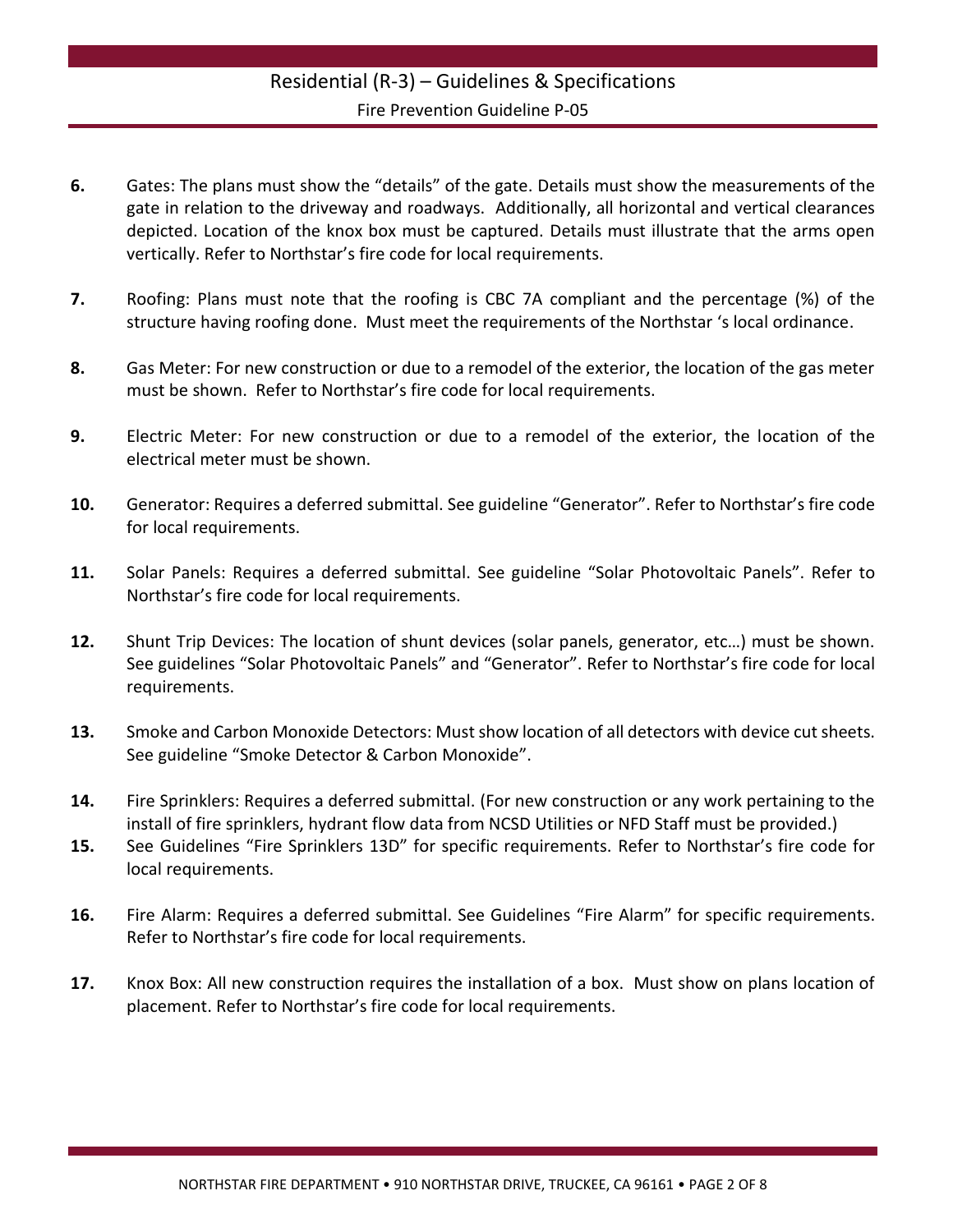#### **CHECKLIST**

**\*This checklist is not intended to be a comprehensive list of all potential requirements, nor is it intended to alleviate all parties' responsibilities to fully comply with all applicable laws, codes and standards for each project. It merely reflects the major areas encountered at the fire plan review and inspection stages of a project.**

**\*\*For requirements regarding fire sprinklers, fire alarm, generator, battery back-up, solar panels, fire pit and landscaping, see separate NFD Guidelines.**

| <b>FIRE DEPARTMENT ACCESS</b>                                                                                                                                                                 | <b>REFERENCES</b>   |  |
|-----------------------------------------------------------------------------------------------------------------------------------------------------------------------------------------------|---------------------|--|
| <b>DIMENSIONS</b> (CFC 503, T-14 1273, PCLDM Section 4.05, NO 36-19)                                                                                                                          |                     |  |
| The minimum clearance is:                                                                                                                                                                     |                     |  |
| Driveways shall have 15' vertical clearance                                                                                                                                                   | 1273.10(a),4.05(f6) |  |
| Driveways shall have 14' horizontal clearance                                                                                                                                                 | 1273.10(a)          |  |
| Roadways shall have a minimum vertical clearance of 13' 6"                                                                                                                                    | 503.2.1             |  |
| The minimum width:                                                                                                                                                                            |                     |  |
| Driveways must be a minimum of 12' traffic lane (Driveways)                                                                                                                                   | $36-19$             |  |
| Driveways must have a 15'x15' wide paved apron                                                                                                                                                | 4.05(f6)            |  |
| Roadways must be a minimum x2 10' traffic lanes (not including shoulder & striping)                                                                                                           | 1273.01, 503.2.1    |  |
| <b>Construction &amp; Grade</b> (T-14 1273, PCLDM Section 4.05)                                                                                                                               |                     |  |
| Driveways shall not exceed 12% slope (with possible exceptions)                                                                                                                               | 4.05(f6e)           |  |
| Driveways shall be constructed of 2" Type "B" AC over 4" Class 2 AB (Driveways)                                                                                                               | 4.05(6)             |  |
| Driveways shall be capable of supporting 40,000 pound (H-20) load                                                                                                                             | 4.05(f6e)           |  |
| Roadways shall be designed and maintained for a load of 75,000 lbs and aggregate base                                                                                                         | 1273.02             |  |
| Roadways shall not exceed 16% slope (with possible exceptions)                                                                                                                                | 1273.03, 4.05(a4)   |  |
| (CFC 503, T-14 1273, NO 36-19, PCLDM Section 4.05)<br><b>TURNAROUNDS</b>                                                                                                                      |                     |  |
| An approved turnaround required if length of a dead-end roadway/driveway is greater than 150'                                                                                                 | 503.2.5, 36-19      |  |
| Minimum 40' centerline radius on approved turnaround & is within 50' for driveways over 300' long                                                                                             | 1273.05             |  |
| <b>TURNOUTS</b><br>(CFC 503, T-14 1273, PCLDM Section 4.05)                                                                                                                                   |                     |  |
| Turnouts shall be a minimum of 12' wide & 30' long with a minimum 25' taper on each end                                                                                                       | 1273.06             |  |
| Driveways exceeding 150' in length, but less than 800' in length, shall provide a turnout near                                                                                                | 4.05(6a), 1273.10   |  |
| midway point of the driveway. Where driveway exceeds 800' in length, turnouts shall be provided<br>no more than 400' apart.                                                                   |                     |  |
|                                                                                                                                                                                               |                     |  |
| (CFC 503, T-14 1273, PCLDM Section 4.05)<br><b>ACCESS</b>                                                                                                                                     |                     |  |
| AHJ may require more than 1 fire apparatus access road based upon the potential for impairment<br>All fire apparatus access roads must extend within 150' of all portions of the facility and | 503.1.2             |  |
| portions of the exterior walls of the 1 <sup>st</sup> story                                                                                                                                   |                     |  |
| (CFC 503; T-14 1273, 36-19)<br><b>GATES</b>                                                                                                                                                   |                     |  |
| Gate entrances to be 2' wider than driveway width                                                                                                                                             | 503.6, 1273.11      |  |
| 14' unobstructed horizontal clearance & 15' vertical clearance                                                                                                                                |                     |  |
|                                                                                                                                                                                               | 503.6, 1273.11      |  |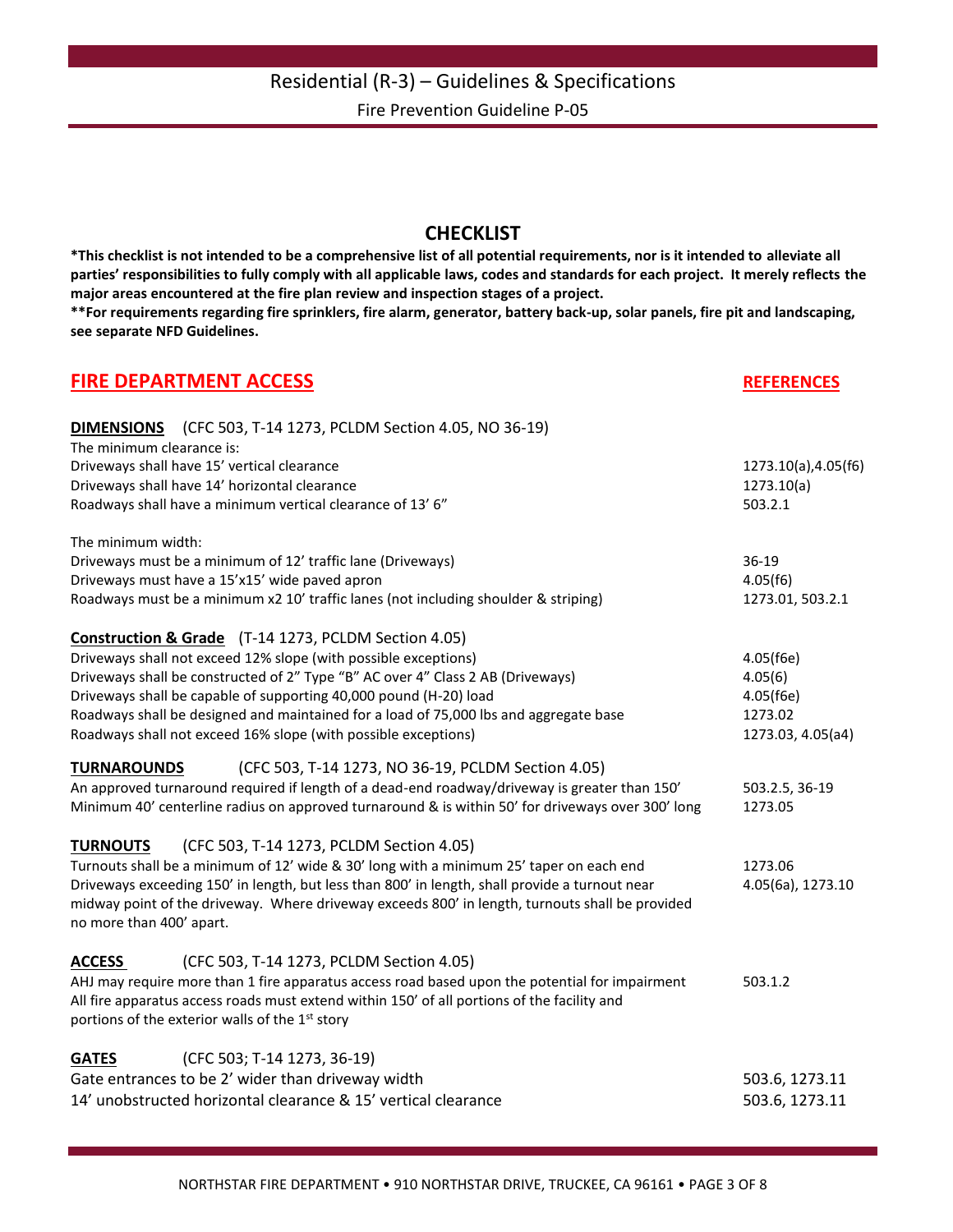| If secured, it has an Knox override switch                                               | AHJ. 1273.11 |
|------------------------------------------------------------------------------------------|--------------|
| It is located at least 35' from the primary road and does not create traffic obstruction | 1273.11      |

The installation of security gates across a fire apparatus access road shall be approved by the Fire Chief. Where security gates are installed, they shall have an approved means of emergency operation. The security gates and the emergency operation shall be maintained operational at all times. Electric gate operators, where provided, shall be listed in accordance with U.L. 325. Gates intended for automatic operation shall be designed, constructed and installed to comply with the requirements of ASTM F 2200.

Security gates shall meet the following additional standards (NO 36-19):

- A. Radio signal "click to enter" system using a fire department approved frequency. Activation of the gate shall occur within fifty (50) feet from the transmitter.
- B. Closure delay range between 30 and 45 seconds.
- C. Reflectors on both sides of swing arms.
- D. Knox Box (#3261 series).
- E. Knox Pad Lock (#3770 Exterior Model) on meter box/electrical breaker box access.
- F. Knox Key switch (#3502 or 3503 Model) access for both Northstar Fire Department and Truckee Fire Protection District.
- G. Gate mechanical boxes to be protected from vehicle impact (Bollards or similar protection).
- H. Snow and ice protection shall be installed for all mechanical boxes and swing arm operations, to include heat tape, heated mats, and rubber gaskets.
- I. Gates to be 2 feet wider than the road being served.
- J. Gates shall automatically open from the interior without special code or device. (Magnetic strip or pressure pad assemblies are acceptable.)
- K. All electric gates shall fail in the open position, i.e., loss of power, battery failure. All gates shall be equipped, at a minimum, with 12-hour battery back-up.
- L. Gate components shall be maintained in an operative condition at all times and replaced and repaired when defective.
- M. Vertical clearances shall be no less than 15 feet.

#### **Fire Safety Inside & Out REFERENCES**

| (CFC 907; CBC 907, CRC 314)<br><b>SMOKE &amp; CO DETECTORS</b>                                  |               |
|-------------------------------------------------------------------------------------------------|---------------|
| If one or more sleeping rooms are added to the existing structure, smoke detectors              | 314           |
| shall be interconnected.                                                                        |               |
| All detectors are hardwired w/ battery back-up                                                  | 907.2.10.2    |
| All smoke detectors are interconnected (If one sounds, they all sound.)                         | 907.2.10.3    |
| There is a detector in every bedroom & corridor                                                 | 907.2.10.1.2  |
| There is at least 1 smoke detector on every floor                                               | 907.2.10.1.2  |
| Wall mounted smoke detectors are installed no greater than 12" from the ceiling                 |               |
| For pitched ceilings, smoke detectors are mounted between 4-12" from the apex                   |               |
| Detector alarm sounds within 20 secs of smoke entering the chamber                              | <b>AHJ</b>    |
| Alarm sounds over ambient noise (at least 85 dba at 10') (Visual notification required in rooms | 907.2.10.1.2. |
| with hearing impaired.)                                                                         |               |
| CO detectors must be mounted outside each separate sleeping area                                | 915.2.1       |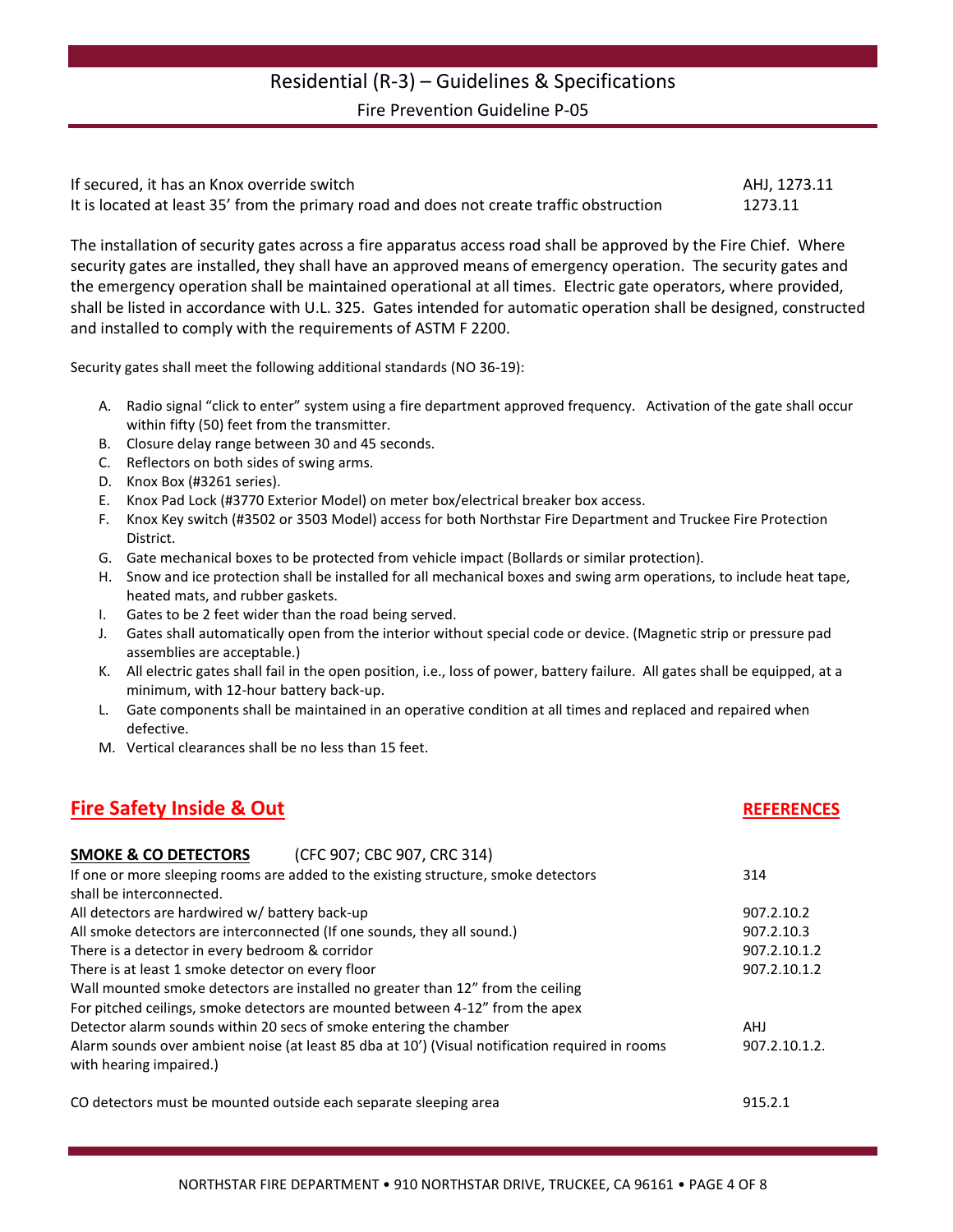## Residential (R-3) – Guidelines & Specifications

Fire Prevention Guideline P-05

| There is at least 1 CO detector on every floor                                                                                                                                                                           | 915.2.1        |  |
|--------------------------------------------------------------------------------------------------------------------------------------------------------------------------------------------------------------------------|----------------|--|
| A CO detector must be installed in a bedroom or bathroom if it has a fuel-burning appliance<br>Both new and existing single-family residences with an attached garage or a fossil fuel source<br>must have CO detectors. | 915.2.1        |  |
| Multi-family residences with fossil fuel source or being rented or leased must have CO detectors                                                                                                                         |                |  |
| <b>SECOND EGRESS</b><br>(CBC 1006)                                                                                                                                                                                       |                |  |
| 2 <sup>nd</sup> egress required for >10 occupants in unsprinklered structure                                                                                                                                             | 1006.2.1       |  |
| 2 <sup>nd</sup> egress required for >20 occupants in sprinklered structure.                                                                                                                                              | 1006.2.1       |  |
| (CBC 2802; PRC 4291)<br><b>CHIMNEYS</b>                                                                                                                                                                                  |                |  |
| There is an approved spark arrestor with a nonflammable $\frac{y}{z}$ (or smaller) mesh screen                                                                                                                           | 2802 & 4291(f) |  |
| <b>ROOFS</b> (CRC 337; CBC 7A, NO 36-19)                                                                                                                                                                                 |                |  |
| Class A fire resistive roofing required for all structures                                                                                                                                                               | 337.5, 7A      |  |
| Re-roofing in excess of 50% of an existing structure within any one-year period will necessitate                                                                                                                         | $36-19$        |  |
| that the entire roof is a Class A roof covering or assembly as a minimum. Class B or C fire retardant                                                                                                                    |                |  |
| treated and/or non-treated wood shake or shingles are not approved as a roof covering material for                                                                                                                       |                |  |
| Class A assembly. Refer to Northstar's fire code for local requirements.                                                                                                                                                 |                |  |

#### **GAS METERS** (NO 36-19)

Above-ground gas meters, regulators and piping subject to damage shall be protected by a barrier complying with Section 312 or otherwise protected in an approved manner.

- 1. The meter assembly shall be installed on the gable end of the building or under an engineered deck, as close as practical to the building wall.
- 2. A protective cover, designed to be equal or greater than the building design load (determined by the building department), approved by the supplier, shall be installed over the meter assembly, securely supported by the ground or diagonally to the building wall. When supported by the ground, the footing for the supports shall be founded a minimum of six inches below finished grade.
- 3. Door covers prohibited.

#### **KNOX BOX** (NO 36-19)

Key boxes (3200 series residential and 4400 series commercial), key locks, key cabinets, and electric key switches shall be mounted and installed on all gates, fences, main entry doors or lobbies in an area approved by the Fire Chief. The Fire Chief shall determine the number and location of key boxes for each structure. The key box shall be of an approved type (Knox Box) and shall contain keys to gain necessary access as required by the Fire Chief. Key boxes are required in the following locations:

- 1. All new construction, residential and/or commercial structures.
- 2. Residential renovation projects that add more than 500 square feet of new enclosed inhabitable space.
- 3. Existing commercial structures.

**ADDRESSING** (CFC 505, 901; T14 1274; NO 36-19)

| The address numbers are legible and visible from the road                                  | 505.1, 33-16 |
|--------------------------------------------------------------------------------------------|--------------|
| The address must be permanently affixed                                                    | 1274.10(a)   |
| Address numbers shall be a minimum of 6" high with a minimum stroke width of 0.5"          | 36-19        |
| Address must be posted at the beginning of construction and shall be maintained thereafter | 1274.10(a)   |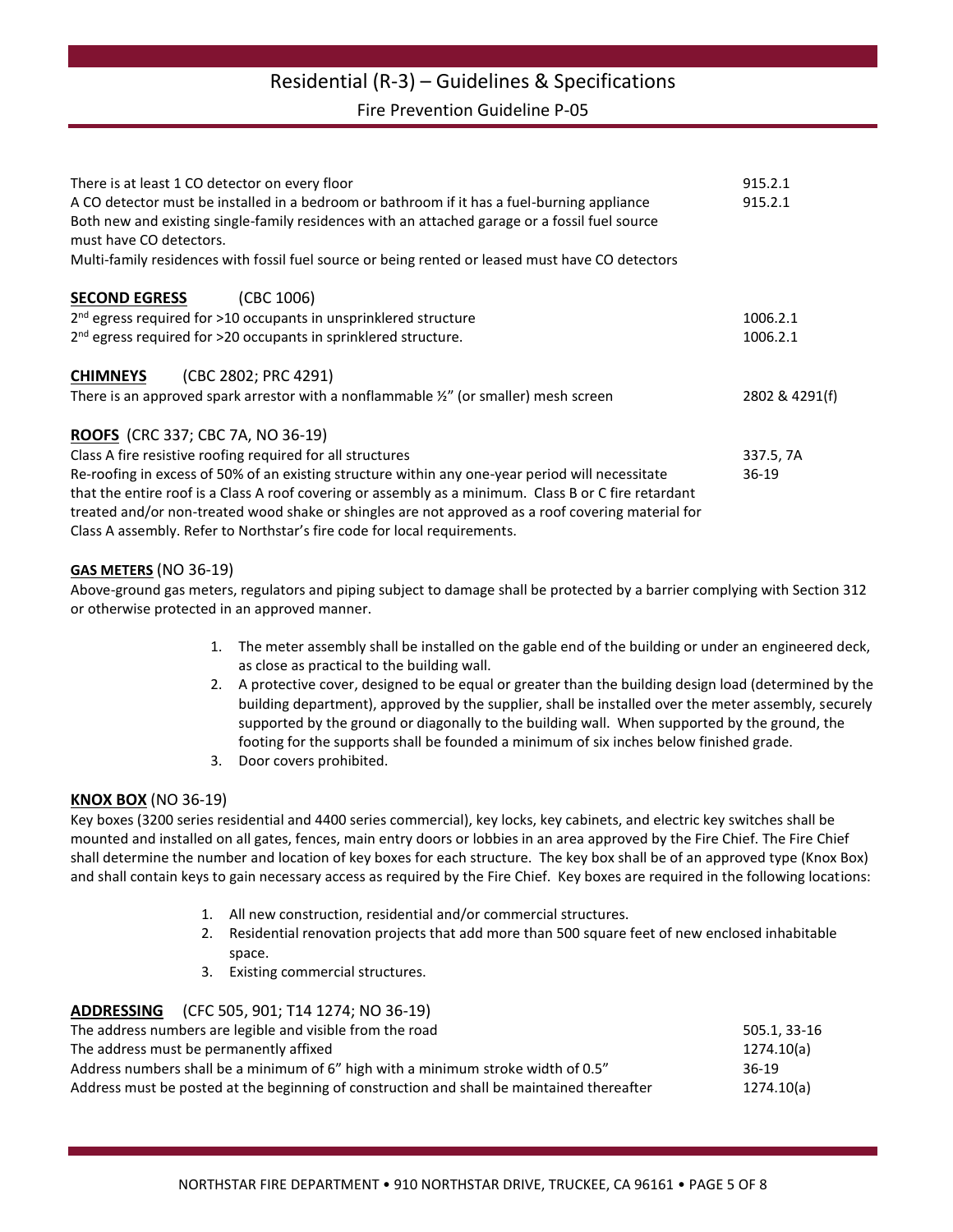#### **DEFENSIBLE SPACE** (CFC 1103; PRC 1429; NCSD 35-19)

|                                                                                                                  | Create a lean, clean and green zone; 30' circumference around structures                                | 4291              |
|------------------------------------------------------------------------------------------------------------------|---------------------------------------------------------------------------------------------------------|-------------------|
| Maintain a "buffer" zone of 5' from all combustible ground fuels around perimeter of any structure               | $26-09$                                                                                                 |                   |
| Beyond the "buffer zone" and up to 100' of the property line (whichever is less), maintain an average pine 26-09 |                                                                                                         |                   |
|                                                                                                                  | Needle/forest duff depth of 1", and in no case exceed a maximum depth of 2"                             |                   |
|                                                                                                                  | Remove all dead trees, limbs and vegetation and create a reduced fuel zone 30' to 100' from structures  | $26-09$           |
| Remove any tree limbs that are within 10', horizontally or vertically, from a structure                          | 26-09                                                                                                   |                   |
| Remove any portion of trees that extend within 10' of the outlet of a chimney or stovepipe                       | 4291                                                                                                    |                   |
| Maintain any tree adjacent to or overhanging any structure free of dead or dying wood                            | 4291                                                                                                    |                   |
| Maintain a roof structure free of leaves, needles and other dead vegetation                                      | 4291                                                                                                    |                   |
| Remove all lower tree limbs to a minimum of 8' high (for shorter trees, remove limbs on the bottom               | $26-09$                                                                                                 |                   |
|                                                                                                                  | third of the tree). The distance shall be measured from the lowest hanging portion of the drip line to  |                   |
| the ground                                                                                                       |                                                                                                         |                   |
| Remove the undergrowth from mature tree fields                                                                   |                                                                                                         | 4291              |
|                                                                                                                  | Remove all flammable vegetation within 10' of a structure:                                              | 1299, 26-09, 4291 |
|                                                                                                                  | Beyond the 10' zone, maintain shrubs on the entire property according to the minimum horizontal         |                   |
|                                                                                                                  | Spacing to the edge of the shrubs, based upon property slop, as follows:                                |                   |
| 0-20% slope                                                                                                      | 2x the height of the shrub                                                                              |                   |
| 21-40% slope                                                                                                     | 4x the height of the shrub                                                                              |                   |
| Slopes >40%                                                                                                      | 6x the height of the shrub                                                                              |                   |
|                                                                                                                  | All trees that the District or state classifies as intermediate or co-dominate shall have the following | 1299, 26-09, 4291 |
|                                                                                                                  | spacing distances from the edge of one canopy to the next:                                              |                   |
| 0-20% slope                                                                                                      | 10 feet canopy spacing                                                                                  |                   |
| 21-40% slope                                                                                                     | 20 feet canopy spacing                                                                                  |                   |
| Slopes >40%                                                                                                      | 30 feet canopy spacing                                                                                  |                   |
| All firewood and lumber shall be stacked at least 10' away from any structure                                    |                                                                                                         | 26-09             |

#### **CONSTRUCTION** (NO 36-19)

During construction building address shall be posted. Address numerals shall be a color contrasting to the background. Address shall be located so they are clearly visible and legible from the street or road fronting the property.

During construction, alteration and demolition fire department vehicle access shall be provided to all locations on the property.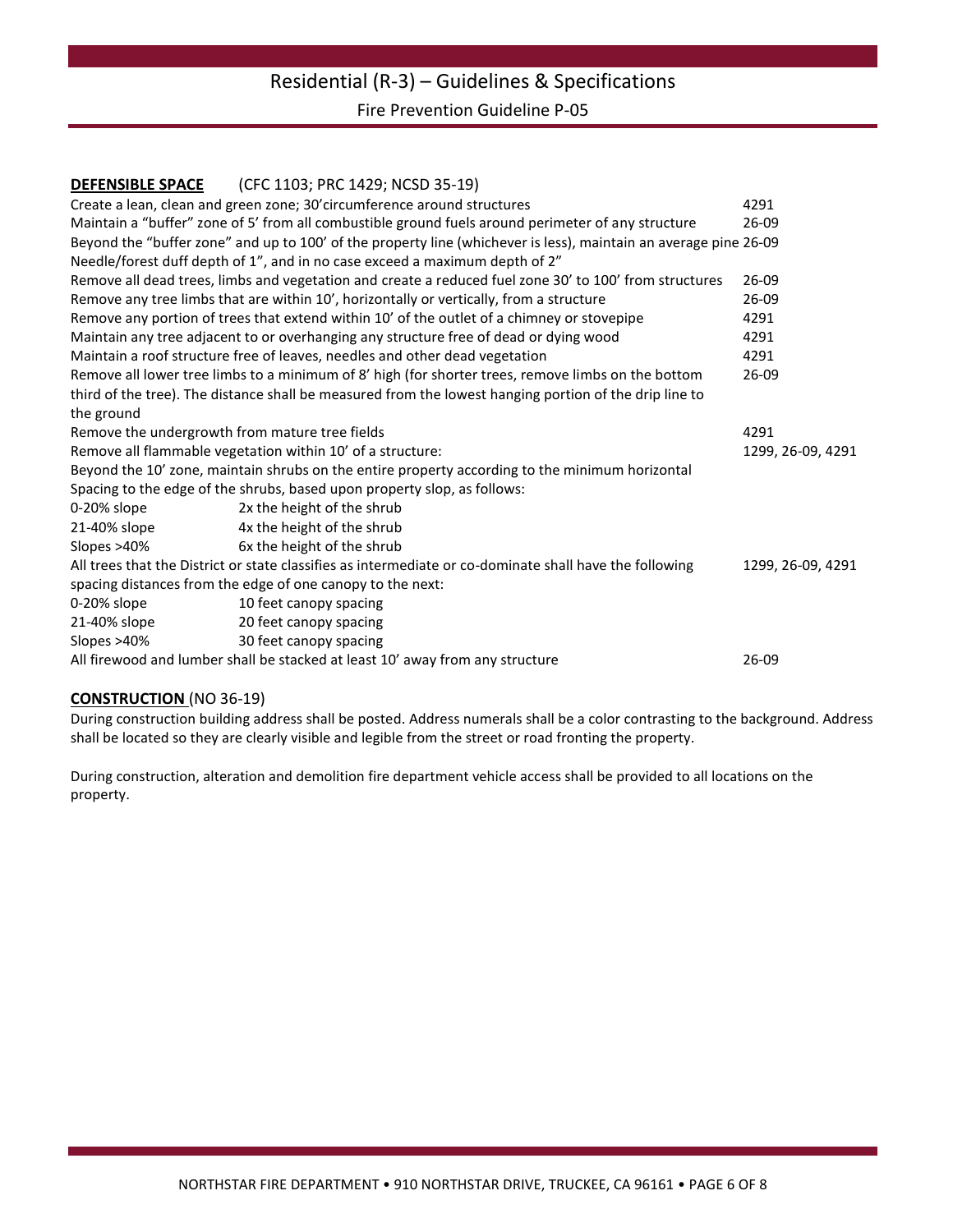## **Attachment A Hose Pull Distance (Distance from Fire Engine to Building)**

**Hose Pull Distance (Distance from Fire Engine to Building):** Represents the amount of fire hose that firefighters must pull from the engine to reach the structure. Hose pull may not exceed 150' from the engine to the most remote point of the perimeter of the structure (for sprinklered detached single-family homes and duplexes 300' to the front door.) *Hose pull is measured along the firefighter path of travel. Avoiding any obstacles, not as a "crow flies".* In the diagram below, firefighters would be able to reach the entire perimeter of the structure by pulling no more than 150' of hose from one or more fire engines staged at a preferred location.